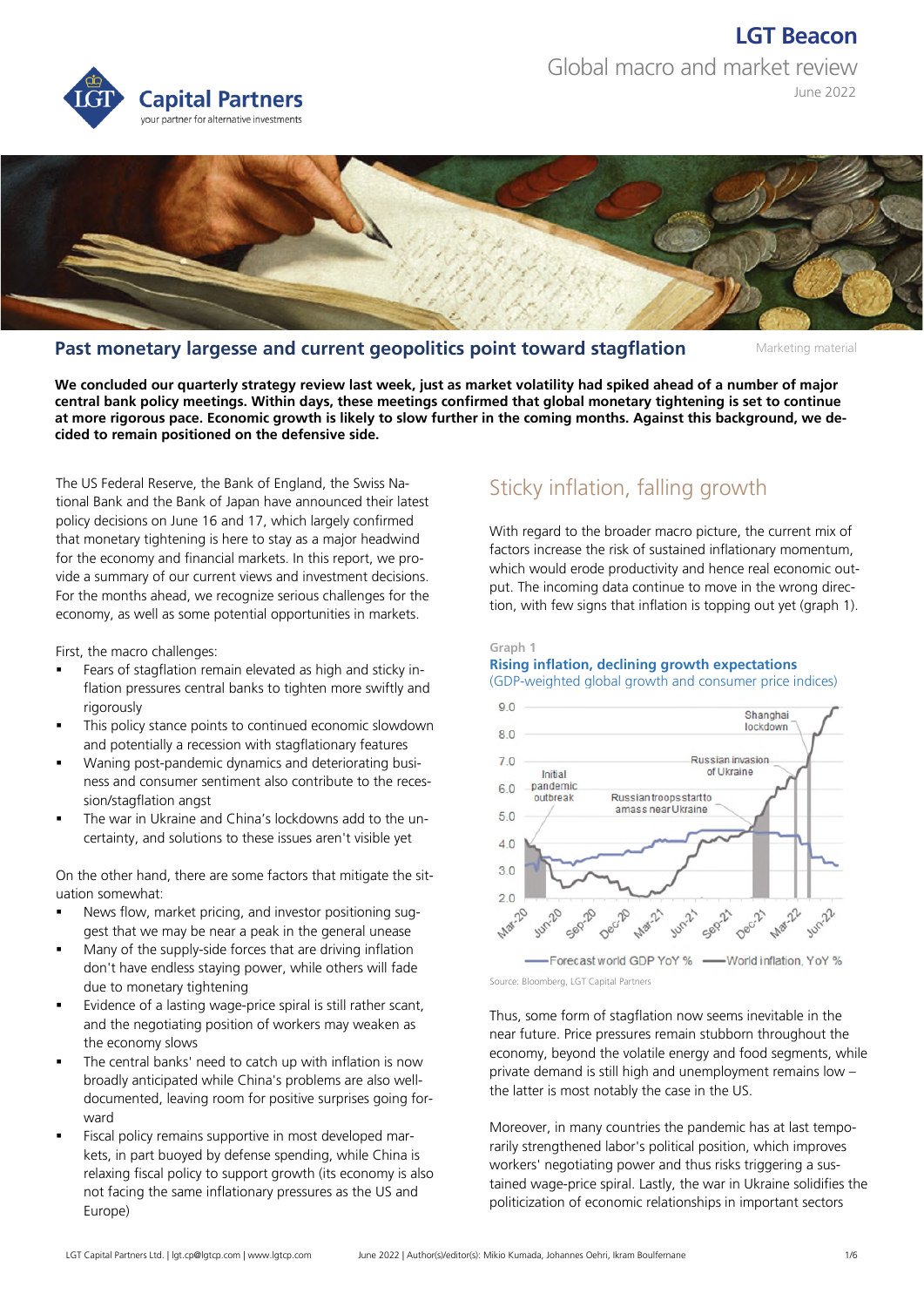such as energy and technology – which creates further potentially long-lasting inflationary forces and headwinds for growth.

### Central banks under pressure

Sticky inflation will likely force many central banks to catch up with reality on the hawkish side in order to regain the credibility that was arguably lost when they allowed inflation to get out of hand.

The Swiss and Japanese central banks are the exceptions in this regard, as they manage economies with lower domestic price pressures than most other economies. However, even these central banks face pressures to adjust their policies to some degree, as the Swiss National Bank's surprise rate hike showed last week. The Japanese have stayed put for now, as core inflation (excluding energy and food) is still near zero – but could also make a move at some point in the future. Nevertheless, the net global monetary policy impact is clearly pointing toward a significant tightening (graph 2).

#### **Graph 2**





Source: Refinitiv, LGT Capital Partners

The broader issue is that geopolitics and supply-chain problems are outside the sphere of monetary issues, and hence central banks can only reduce inflation by suppressing domestic demand. Notably, private demand is now the biggest driver of the current inflation surge in the US (graph 3), making demand-destruction a necessary inflation-fighting strategy.

Getting that strategy right in order to avoid a recession is a tall order that will keep investors worried and drive growth forecasts further down. The US, where domestic demand is still excessive, a soft landing is possible – but in most other economies, demand is weaker, which makes tightening-induced recessions more likely.

### Europe's energy shock and China's selfisolation

The war in Ukraine and the economic sanctions against Russia further exacerbate the situation by limiting and disrupting energy and agricultural supplies. While the conflict remains localized, rather than escalating to a wider military confrontation that directly involves other countries, there is no easing of the sanctions in sight yet.

### **Graph 3 Composition of inflationary pressures**





The GDP (gross domestic product) deflator represents the broadest indicator of prices across the entire economy, rather than only the consumer sector. Source: David Beckworth, Mercatus Center of George Mason University, LGT Capital Partners

A compensating increase of output by major non-Russian energy producers, such as Saudi Arabia or the US, is not occurring either – be it for political, regulatory or economic reasons, such as a lack of confidence in the longer-term outlook for hydrocarbons.

While this situation weighs on all economies to some degree, the energy shock's impact is the biggest in Europe – due to its very dependence of Russian energy. Tellingly, German business and consumer confidence have dropped sharply since the Russian invasion in February (graph 4).





(Change in growth forecasts since January, in %-points)



Source: Bloomberg, LGT Capital Partners

Furthermore, besides the proximity to the conflict, aggregate income levels and wage growth are both lower in Europe than in the US. There is thus much less excess demand, while current inflationary pressures are largely imported.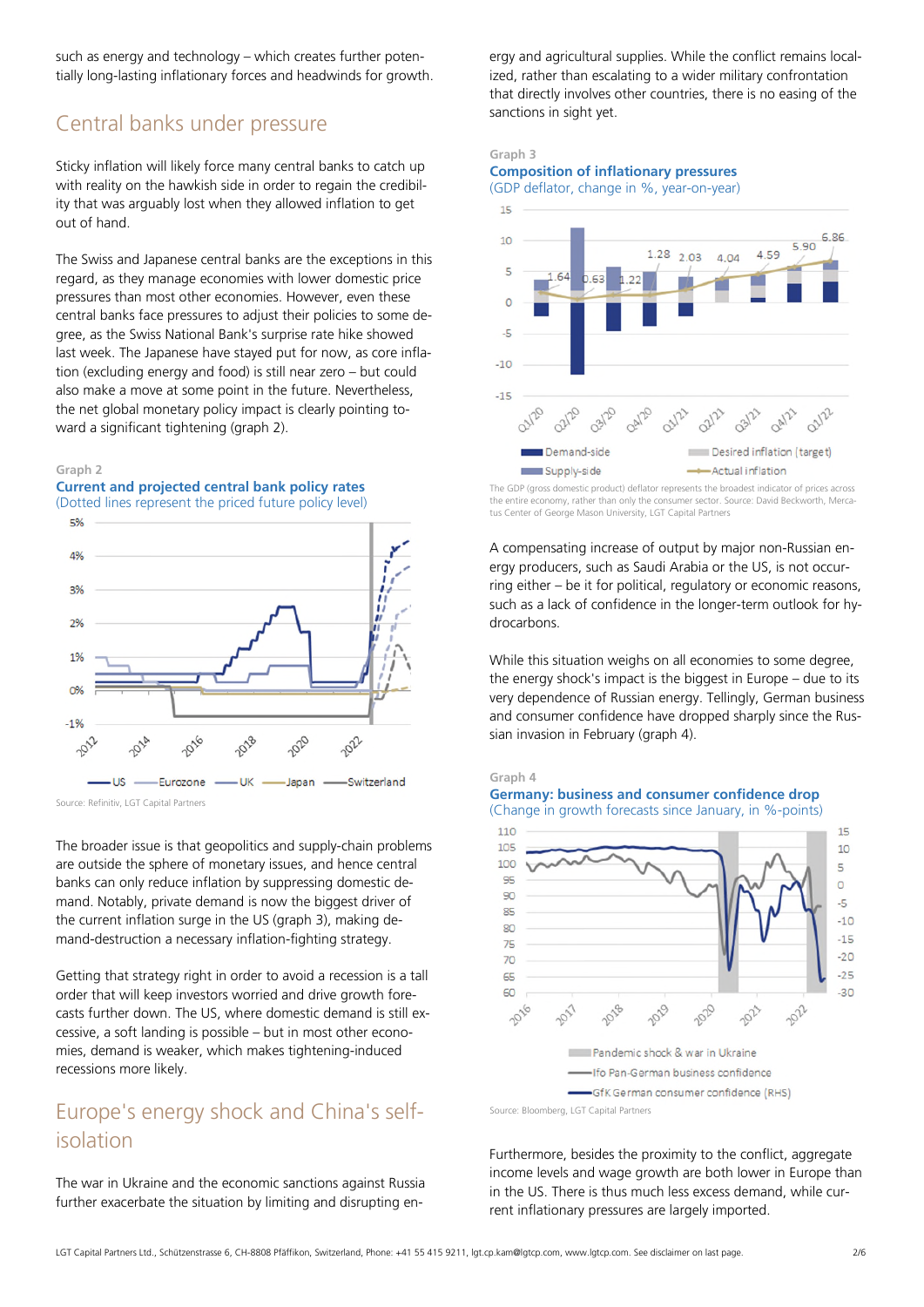Excess savings did rise in Europe during the pandemic as they did in the US, but they are now declining faster due to the energy shock. The energy problem thus contributes to a larger upward pressure on inflation in Europe. Surging energy and food prices are responsible for about 65% of the latest increase in the Eurozone's consumer price index, compared to less than the half in the US (graph 5).

#### **Graph 5**

**Energy and food: main drivers Eurozone inflation**  (Euro area consumer price index, change in %, year-on-year)



Source: Bloomberg, LGT Capital Partners

This high dependence on energy in particular, combined with the already weakening domestic demand, is also the reason the European Central Bank is likely to remain less hawkish than the Fed: demand-destruction in Europe would lead to a recession with greater certainty, without fixing the imported energy inflation problem.

### Outlook for emerging markets

In the emerging markets, the poorer economies face the risk of food shortages due to the lack of Ukrainian and Russian wheat and other grain supplies, raising the prospect of political unrest in some countries. Diplomatic talks aimed at allowing Ukrainian exports to exit Odessa and other mined ports have not produced tangible results yet, while the strong US dollar further exacerbates the headwind by adding to imported inflation and encouraging capital outflows.

Meanwhile, China's adherence to its strict zero-Covid dogma means that it can lock down any part of the country again every time it registers an increase in Covid-19 cases. Sudden seizures of socioeconomic activity therefore remain a potentially recurring problem for businesses. Beijing's ongoing macro easing measures are likely to prove insufficient under such circumstances, as their impact is conditional on Covid-related developments. In addition, disruptive regulatory interventions remain possible and the country's over-indebted property sector continues to deleverage.

Finally, the geopolitical tensions between China and the US and some other Western and Asian countries cannot be ignored either, especially as Russia's assault on Ukraine has brought the US and its allies closer politically, making this development more pronounced.

Hence, we remain cautious on emerging markets in general and emerging Asia in particular, although China's financial market outlook is to some extent mitigated by very low valuations when compared to the developed economies.

#### **Graph 6**

**Emerging markets: business activity is still contracting** 



Source: Bloomberg, LGT Capital Partners

### Portfolio: stay the course for now

Against this background, and in light of last week's very volatile environment, we decided to affirm rather than revamp our current tactical asset allocation at this point. We believe that the market has rerated to incorporate the end of ultra-easy financing conditions to revalue financial assets with permanently higher discount rates. Thus, any signals of easing upward pressures on inflation and interest rates could provide some relief from ongoing market stress. We therefore deem it appropriate to maintain a tactical asset allocation that is slightly defensive but closer to neutral overall.

On the flipside, we also do not think that current valuations/earnings forecasts have priced in a real economic recession yet, and remain inclined to reduce equity exposure when markets go through another relief phase.

Over the preceding couple of months, we had selectively increased allocations to some marked-down assets (Investment Grade bonds, Global Equities, gold, and Listed Private Equity), trimming our previously large cash position.

Nevertheless, overall our positioning remains on the defensive side, i.e. we hold underweight positions in both fixed income (duration and credit risk) as well as public equities, combined with overweight allocations to Listed Alternatives, especially gold, as well in Listed Private Equity and real estate investment trust.

Within equities, our biggest underweight regions are Europe and emerging Asia, due to the adverse, albeit distinct, macro headwinds these segments face when compared to the other markets, as elaborated in our macro section. In currencies, we have a clear preference for the US dollar against the euro. Cash remain slightly overweight, at one percent of the portfolio.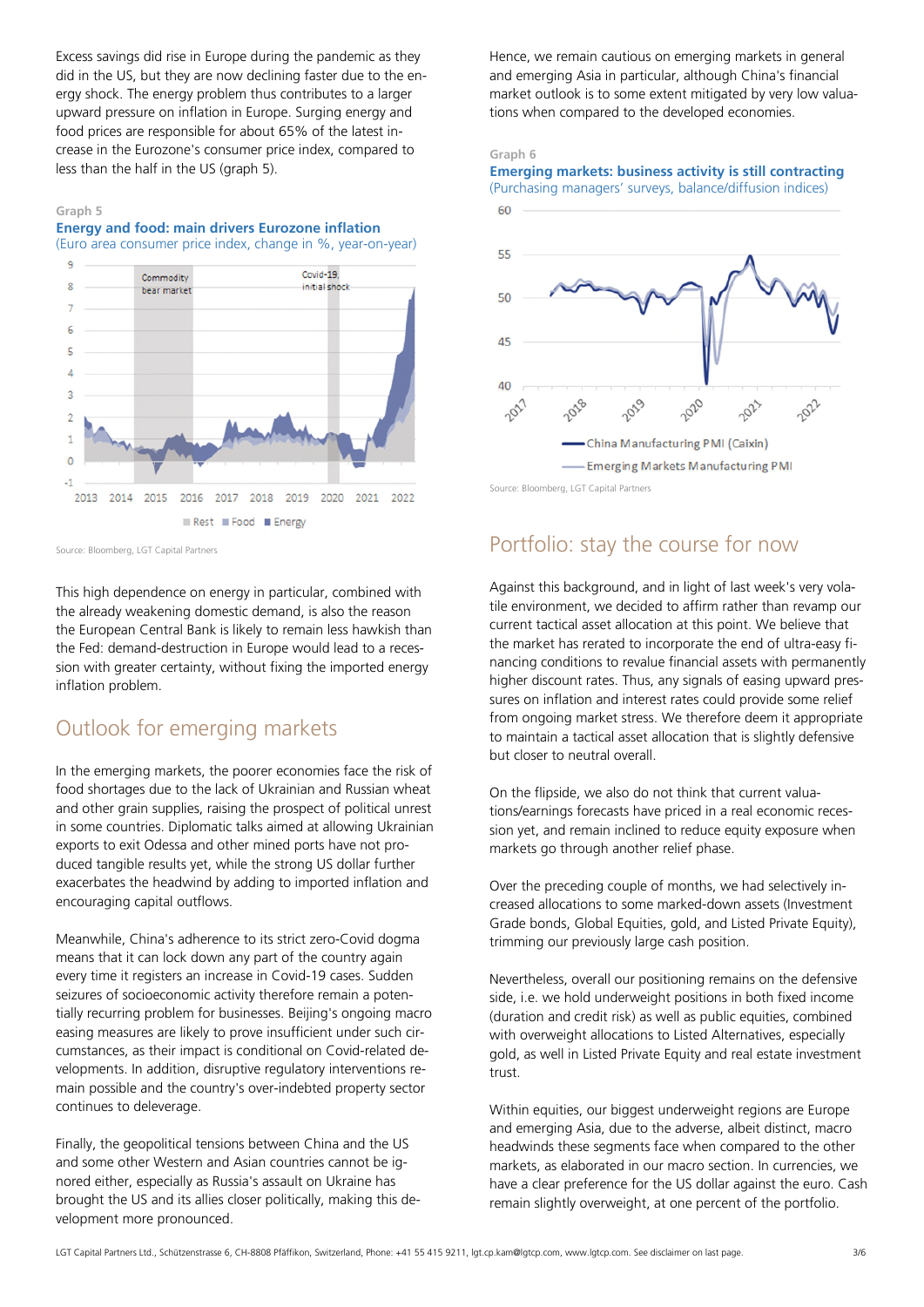### Liquid alternatives and private markets

In Liquid Alternatives and hedge funds in general, managers are expressing more cautious views than before, although that is not yet necessarily uniformly visible in their positioning – as is often in the nature of volatile environments. Our discretionary hedge fund managers in general have the mandate to run relatively market-neutral portfolios, and remain reluctant to take directional net exposures – most, however, are nowadays opting for lower risk allocations than on average historically.

Global macro managers in the industry have deleveraged, with many portfolios holding 50% or more in cash. Hedge funds have generally become more bearish in their outlook for risk assets. Notably, managers confirm that investor sentiment has deteriorated rapidly on fears of war, inflation, central bank activity, supply-chain disruptions, de-globalization, as well as the risk of a recession.

Our systematic managers, including Trend Following, Short-Term-Trading, Quant Macro and Quant Equity, have delivered strong results thus far in 2022. The main drivers were short positions in sovereign bonds, long US dollar positions against a series of currencies, as well as long positions across the commodity complex and especially energy. Overall, managers tend to be long precious metals, energy and the US dollar, and short equities and bonds, with rather neutral to slightly bearish exposures to industrial metals. There are some contrarian exceptions, however, with one large manager for instance having pronounced long positions in Japanese and other Asian equities against even bigger short exposures in North American and European markets, combined with a short position in the US dollar.

The LGT Capital Partners' internally managed strategies have positioned themselves for volatile and/or bearish risk asset markets, which means they are also avoiding strong directional bets at present, due to the whipsaw risk: in the current environment, significant rebounds can quickly follow big selloffs, and vice versa, which makes big positions costly to reverse.

Concluding, it is worth noting that we had increased allocations to liquid alternatives at the end of 2021, anticipating a more volatile market regime. That decision has paid off thus far, as expected.

## Private markets: markdowns of net asset values expected

With regard to private equity, our investment team is currently cautious with regard to co-investments and secondaries, anticipating the potential for further markdowns in valuations due to the adverse macro situation – albeit to a lesser extent than currently observed in the public markets. On the other hand, they continue to make commitments in the primary segment, with the focus on building a diversified portfolio across vintages and geographies. At the same time, we remain highly selective, picking the best opportunities within a broad area of investments.

Moreover, private debt has performed well thus far, as investors showed a preference for shorter duration assets. The key contributors in the first quarter, for instance, were opportunistic private credit funds, special situations exposures, as well as structured credit strategies.

From the broader LGT Group Endowment perspective, Listed Private Equity is becoming increasingly attractive, as it is trading at a discount to net asset value of more than 30% on average. While we expect NAVs to be marked down over the coming months, the currently higher discounts should offer a significant buffer. Historically, engagements in LPE at such public market valuation levels have proven profitable over the medium term. Our rules-based Anti-Cyclical Value Opportunities framework thus recently indicated a value opportunity in this space, prompting us to increase our exposure slightly.

From a strategic viewpoint, while the current environment requires adjustments in the pace and/or the selection of investments, our strategic view for the asset class remains positive and we continue to hold a high strategic allocation to private markets. We thus continue to add and look out for new managers with skills as well as high quality assets on the direct side, as we believe they will deliver robust returns in the coming years.

END OF REPORT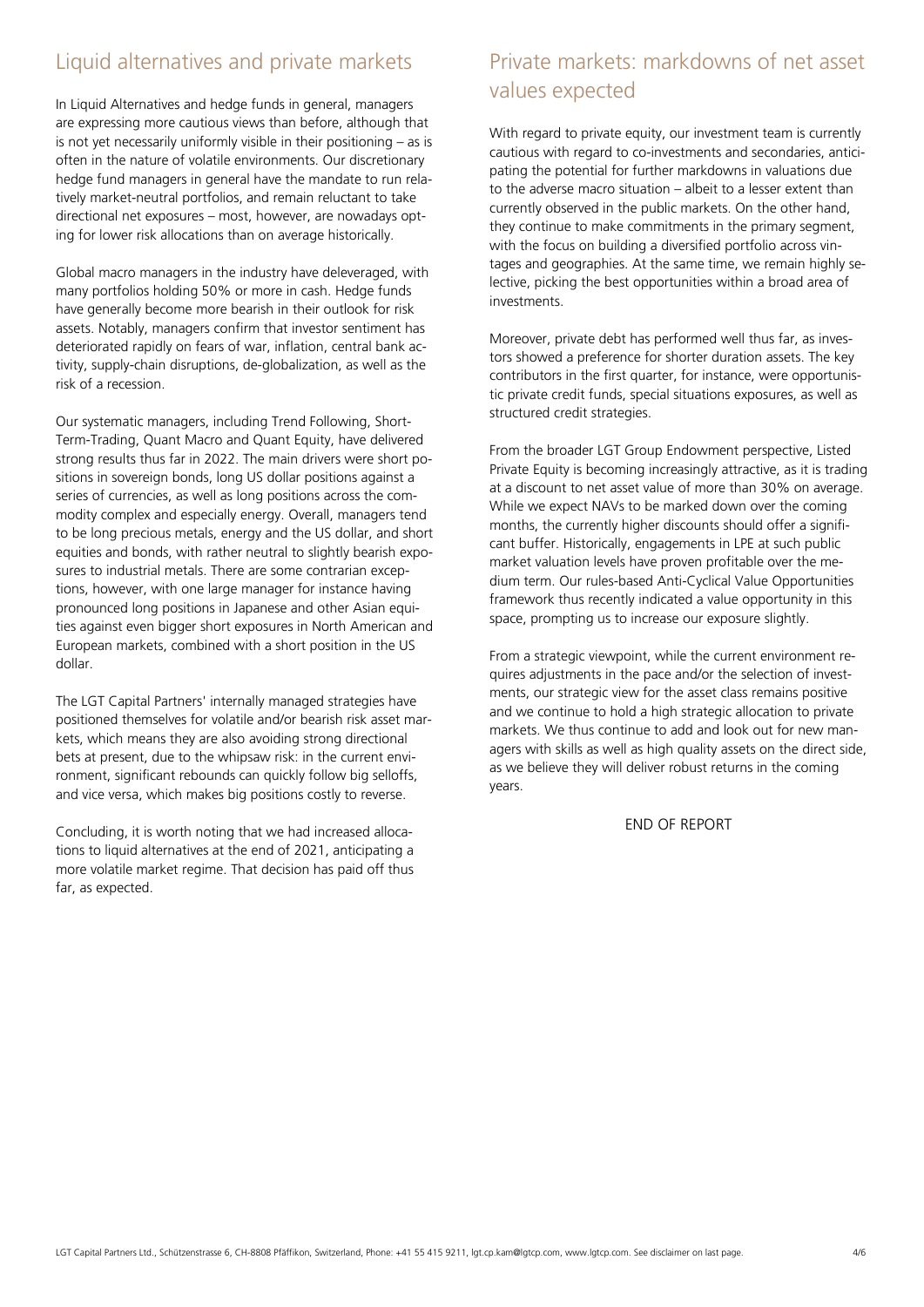## LGT Capital Partners: tactical asset allocation

The tactical asset allocation (TAA) is set quarterly with a time horizon of up to six months. The table shows our current positioning versus the strategic allocation (SAA) of the LGT Group Endowment, or Princely Strategy.

- **Equities: overall underweight due to bearish positions in Europe and emerging Asia**
- **Fixed income: underweight as we hold high yield and investment grade bonds clearly below neutral**
- **Alternatives: overweight due to slight long positions in REITs and LPE, and a pronounced long position in gold**
- **Currencies: long position in the USD against the EUR and passive underweights in EM currencies**



Reference portfolio: LGT GIM Balanced (USD). The TAA is valid for all similar portfolios but various restrictions or liquidity considerations can lead to deviations in implementation. In currencies, "others" represents indirect exposures resulting from unhedged positions in markets against the base currency. \* Includes global government, inflation-linked and corporate bonds.

### Performance of relevant market segments

|                                           | 1 month    |         | 3 months | Year to date | 3 years, p.a. <sup>1</sup> 5 years, p.a. <sup>1</sup> |         |  |
|-------------------------------------------|------------|---------|----------|--------------|-------------------------------------------------------|---------|--|
| <b>Fixed Income</b>                       |            |         |          |              |                                                       |         |  |
| Global government bonds                   | <b>USD</b> | $-3.4%$ | $-6.0%$  | $-10.2%$     | $-1.7%$                                               | 0.6%    |  |
| Global inflation linked bonds             | <b>USD</b> | $-3.1%$ | $-4.2%$  | $-4.0%$      | 2.2%                                                  | 2.7%    |  |
| Investment grade corporate bonds          | <b>USD</b> | $-2.0%$ | $-4.5%$  | $-9.7%$      | $-0.3%$                                               | 1.3%    |  |
| High yield bonds                          | <b>USD</b> | $-2.6%$ | $-8.5%$  | $-14.9%$     | $-1.0%$                                               | 1.3%    |  |
| Emerging markets, local currency*         | <b>USD</b> | $-2.3%$ | $-7.1%$  | $-14.1%$     | $-5.4%$                                               | $-2.1%$ |  |
| Emerging markets, hard currency*          | <b>USD</b> | 0.0%    | 0.0%     | 0.0%         | 0.0%                                                  | 0.0%    |  |
| <b>Equities</b>                           |            |         |          |              |                                                       |         |  |
| Global                                    | <b>USD</b> | $-3.7%$ | $-14.3%$ | $-18.5%$     | 7.8%                                                  | 8.0%    |  |
| Global defensive                          | <b>USD</b> | $-3.3%$ | $-10.5%$ | $-14.3%$     | 2.1%                                                  | 5.2%    |  |
| North America                             | <b>USD</b> | $-3.6%$ | $-16.8%$ | $-21.2%$     | 9.5%                                                  | 10.3%   |  |
| Europe                                    | <b>EUR</b> | $-4.5%$ | $-8.5%$  | $-13.3%$     | 3.5%                                                  | 3.3%    |  |
| Japan                                     | JPY        | $-1.3%$ | $-3.3%$  | $-6.5%$      | 9.1%                                                  | 5.6%    |  |
| <b>Emerging markets</b>                   | <b>USD</b> | $-1.4%$ | $-9.4%$  | $-16.6%$     | 1.1%                                                  | 2.5%    |  |
| Alternative and real assets               |            |         |          |              |                                                       |         |  |
| Listed private equity                     | <b>USD</b> | $-8.9%$ | $-24.1%$ | $-32.9%$     | 8.7%                                                  | 8.2%    |  |
| Hedge funds                               | <b>USD</b> | $-0.6%$ | 0.0%     | $-1.8%$      | 5.6%                                                  | 4.0%    |  |
| Insurance linked securities (ILS)         | <b>USD</b> | $-0.1%$ | $-0.2%$  | 0.3%         | 5.1%                                                  | 3.4%    |  |
| Real estate investment trusts (REITs)     | <b>USD</b> | $-6.1%$ | $-14.5%$ | $-21.9%$     | 1.5%                                                  | 4.7%    |  |
| Gold                                      | <b>USD</b> | $-1.5%$ | $-5.0%$  | $-0.2%$      | 9.2%                                                  | 7.9%    |  |
| Currencies (vs. rest of G10) <sup>3</sup> |            |         |          |              |                                                       |         |  |
| US dollar                                 | <b>USD</b> | 1.9%    | 7.7%     | 9.0%         | 2.2%                                                  | 1.8%    |  |
| Euro                                      | <b>EUR</b> | 1.0%    | 1.8%     | $-0.4%$      | $-0.8%$                                               | 0.4%    |  |
| Swiss franc                               | <b>CHF</b> | 2.6%    | 3.4%     | 2.1%         | 2.6%                                                  | 1.8%    |  |
| British pound                             | <b>GBP</b> | $-0.5%$ | $-1.6%$  | $-2.7%$      | 0.7%                                                  | 0.9%    |  |
| Japanese yen                              | JPY        | $-5.3%$ | $-6.0%$  | $-9.9%$      | $-6.5%$                                               | $-2.8%$ |  |
| Canadian dollar                           | CAD        | 0.7%    | 4.0%     | 5.9%         | 2.9%                                                  | 2.2%    |  |
| Norwegian krone                           | <b>NOK</b> | $-0.5%$ | $-6.5%$  | $-4.7%$      | $-3.6%$                                               | $-1.8%$ |  |

1 Annualized return <sup>2</sup> Equal-weighted hard and local currency total return indices <sup>3</sup> Bloomberg correlation-weighted currency indices, except for CNY <sup>4</sup> J.P. Morgan Emerging Market Currency Index Live Spot in USD | Source: Bloomberg